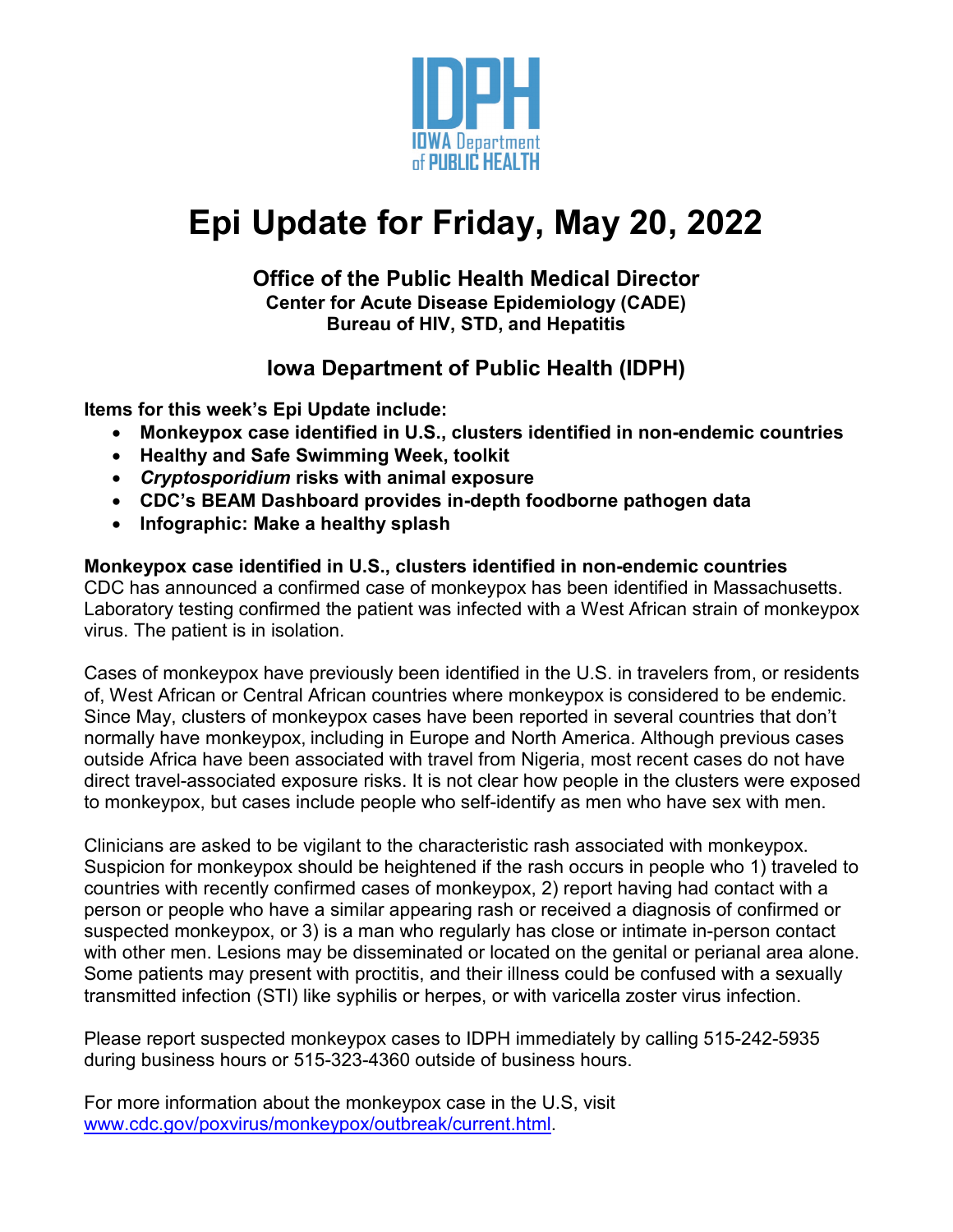#### **Healthy and Safe Swimming Week, toolkit**

May 23 - 29 marks CDC's 18th annual Healthy and Safe Swimming Week*.* This year's theme is *Make a Healthy Splash: Stay Healthy and Safe in Splash Pads.* 

CDC has released a toolkit including resources to raise awareness about steps everyone can take to protect themselves and those they care about from injury and illness when swimming. Materials are included for audiences ranging from aquatic venue operators to health care providers and more.

For more information, visit [www.cdc.gov/healthywater/swimming/safe-swimming-week/toolkit.html.](http://www.cdc.gov/healthywater/swimming/safe-swimming-week/toolkit.html)

#### *Cryptosporidium* **risks with animal exposure**

IDPH and local public health partners have investigated nearly 150 cases of cryptosporidiosis so far in 2022. This is not a significant increase in cases vs. recent years, but a large proportion of recent cases reported some form of animal contact. Cases have been identified among livestock producers, veterinary staff, and others with animal or manure contact. Many have specially reported contact with ill cows or calves.

*Cryptosporidium* is a parasite that causes diarrheal illness that generally lasts one to two weeks, but symptoms can come and go for up to 30 days. People with weakened immune systems may develop serious, chronic, and sometimes fatal illness.

Infected people or animals shed *Cryptosporidium* in the stool. In addition to animal contact, the parasite can spread from person to person within households, child care centers, long-term care facilities, and more. Another common source of exposure includes swallowing contaminated water from rivers/lakes/streams or from recreational water (pools, waterparks).

For more information about how to prevent cryptosporidiosis, visit [www.cdc.gov/parasites/crypto/infection-sources.html.](http://www.cdc.gov/parasites/crypto/infection-sources.html)

#### **CDC's BEAM Dashboard provides in-depth foodborne pathogen data**

CDC's BEAM (Bacteria, Enterics, Amoeba, and Mycotics) Dashboard is an interactive tool to access and visualize data on pathogen trends and serotype details to inform work to prevent illnesses from food and animal contact. Currently, the dashboard focuses on data for *Salmonella* bacteria, but it will eventually include additional pathogens, antimicrobial resistance data, and epidemiologic data from outbreak investigations.

To view the dashboard, visit [www.cdc.gov/ncezid/dfwed/beam-dashboard.html.](http://www.cdc.gov/ncezid/dfwed/beam-dashboard.html)